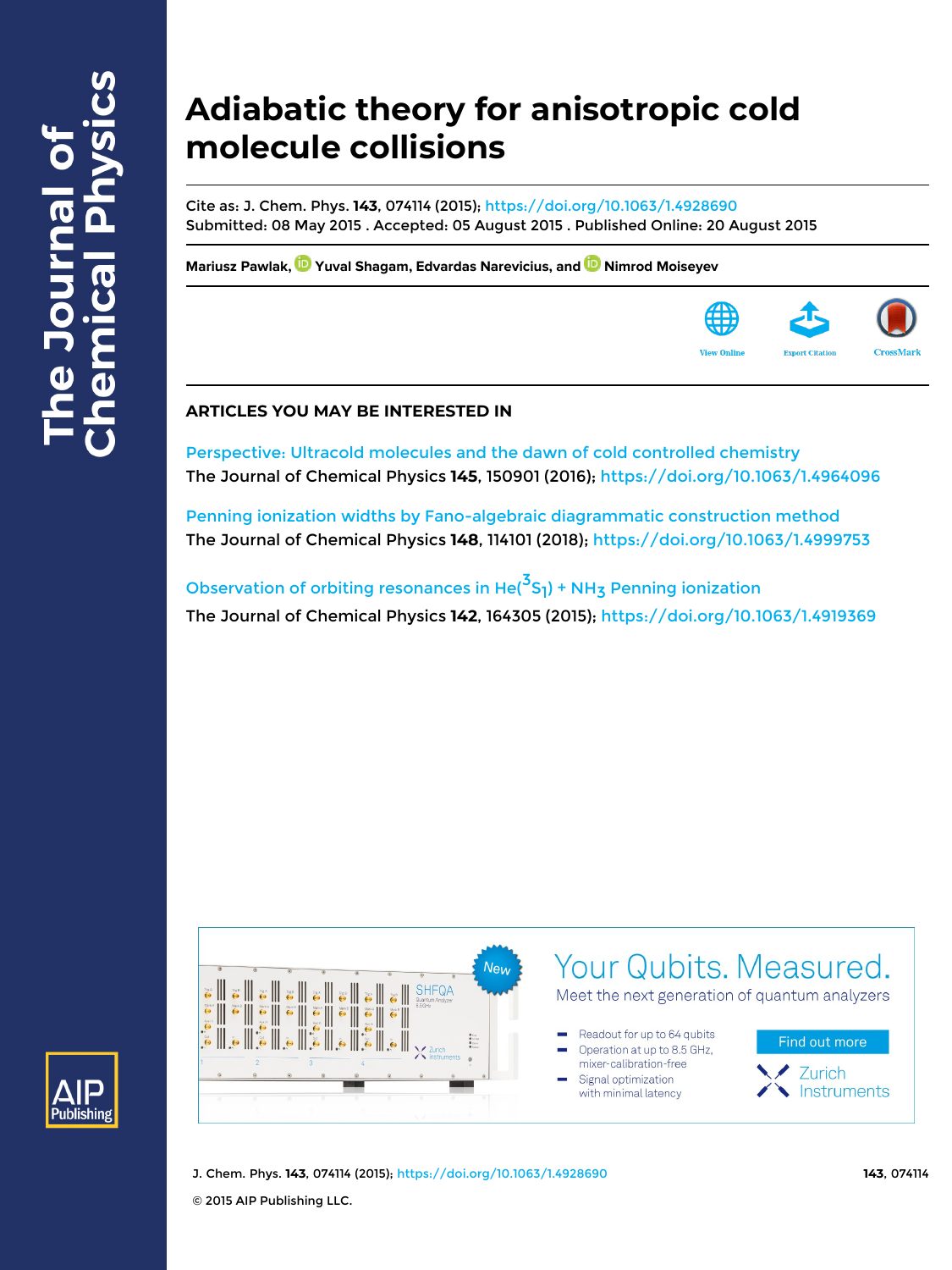

## **[Adiabatic theory for anisotropic cold molecule collisions](http://dx.doi.org/10.1063/1.4928690)**

Mariusz Pawlak,<sup>1,2</sup> Yuval Shagam,<sup>3</sup> Edvardas Narevicius,<sup>3</sup> and Nimrod Moiseyev<sup>1,4</sup> <sup>1</sup>*Schulich Faculty of Chemistry, Technion–Israel Institute of Technology, Haifa 32000, Israel* <sup>2</sup>Faculty of Chemistry, Nicolaus Copernicus University in Toruń, Gagarina 7, 87-100 Toruń, Poland <sup>3</sup>*Department of Chemical Physics, Weizmann Institute of Science, Rehovot 76100, Israel* <sup>4</sup>*Faculty of Physics, Technion–Israel Institute of Technology, Haifa 32000, Israel*

(Received 8 May 2015; accepted 5 August 2015; published online 20 August 2015)

We developed an adiabatic theory for cold anisotropic collisions between slow atoms and cold molecules. It enables us to investigate the importance of the couplings between the projection states of the rotational motion of the atom about the molecular axis of the diatom. We tested our theory using the recent results from the Penning ionization reaction experiment <sup>4</sup>He(1*s*2*s*<sup>3</sup>*S*) + HD( $1s^2$ ) → <sup>4</sup>He( $1s^2$ ) + HD<sup>+</sup>( $1s$ ) +  $e^-$  [Lavert-Ofir *et al.*, Nat. Chem. **6**, 332 (2014)] and demonstrated that the couplings have strong effect on positions of shape resonances. The theory we derived provides cross sections which are in a very good agreement with the experimental findings. <sup>C</sup> *2015 AIP Publishing LLC.* [\[http:](http://dx.doi.org/10.1063/1.4928690)//[dx.doi.org](http://dx.doi.org/10.1063/1.4928690)/[10.1063](http://dx.doi.org/10.1063/1.4928690)/[1.4928690\]](http://dx.doi.org/10.1063/1.4928690)

#### **I. INTRODUCTION AND MOTIVATION**

The quantum effects appearing in the translational motion of reactants, such as tunnelling though a potential barrier induced by a weak centrifugal force, are usually negligible at room temperature. As was shown recently, they can dominate reaction dynamics in cold collision experiments.<sup>[1](#page-5-0)-3</sup> In Ref. [1,](#page-5-0) a strong kinetic isotope effect was observed by measuring the Penning ionization reaction rates between metastable helium and hydrogen isotopologues in the collision temperature ranging from several Kelvin down to 10 mK. The experimental results were compared with the theory, where the zero-order perturbational approach with only the leading isotropic term in the Legendre polynomial expansion of the interaction potential between the reactants was taken into consideration. In order to understand reactive collisions in an atom-molecule system that has very weak long-range anisotropy, one can perform rigorous and sophisticated quantum mechanical scattering calculations as have been done by a number of authors (see, for example, Refs. [4](#page-5-2)[–10\)](#page-5-3).

There has been increasing interest in theoretical works on the applications of adiabatic theories (primarily adiabatic capture theories<sup>[11](#page-5-4)</sup> and their generalizations<sup>[12](#page-5-5)[–15](#page-5-6)</sup>) to atom-molecule and molecule-molecule chemical reactions. Recently, Quéméner and Bohn combined the classical capture theory with the quantum threshold laws to calculate the reaction rates of two colliding bodies as a function of collision energy at low temperatures.<sup>[12](#page-5-5)</sup> Idziaszek and Julienne proposed a general model with a complex potential for threshold molecular collision rates based on multichannel quantum defect theory  $(MQDT)$ .<sup>[13](#page-5-7)</sup> Gao derived from MQDT a universal model of exoergic bimolecular reactions for a wide range of temperatures.[14](#page-5-8) In turn, Tscherbul and Buchachenko used the adiabatic channel capture theory to investigate the dynamics of low-temperature chemical reactions.<sup>[15](#page-5-6)</sup> These capture studies were conducted in the universal limit, where reactions depend only on the long range interactions that do not support resonances.

However, most recently, the reaction rates for the Penning ionization were calculated using QDT by Jachymski and his co-workers. $3,16,17$  $3,16,17$  $3,16,17$  The theory we developed and are going to present here is different than QDT. It is based on an adiabatic theory that in principle can be extended in a systematic way to provide the exact cross sections and the exact resonance poles of the scattering matrix which are associated with the metastable complex (formed during the atom-molecule collision). A comparison between QDT and our findings is beyond the scope of the present work.

We develop a relatively simple conventional adiabatic theory for cold reactions applying techniques that are well-known and widely used by chemical physicists. Previously, this kind of adiabatic theory has been successfully used by Holmgren *et al.*[18](#page-5-11) to reproduce spectroscopic studies of van der Waals complexes. In this approach, the coupling between angular momentum projection states could be neglected. Similar approximations have been successful in reducing the dynamics in  $H_2O-H_2$  collisions from a 5D problem to a 3D model.<sup>[19](#page-5-12)[,20](#page-5-13)</sup> The conventional adiabatic theory<sup>[18](#page-5-11)</sup> assumes that in the case where anisotropy is much smaller as compared to the rotational constant of the colliding molecule, spherically symmetric interaction potentials can be used to describe the collision process. In this paper, we show that the couplings between the projection states of the rotational motion of the atom about the molecular axis of the diatom are enough to introduce the effect of anisotropy and play a crucial role in reproducing the shape and positions of scattering resonances in low-energy collisions.

Two alternative theoretical approaches are presented here. Within the framework of the first-order adiabatic perturbation theory (APT), the angular momentum of the atom moving about the center of mass of the diatom is a constant of motion. However, all possible transitions among the states characterized by the projection of the angular momentum on the *z*-axis are included. In turn, within the framework of the adiabatic variational theory (AVT), the transitions between all possible different angular momentum states are also taken into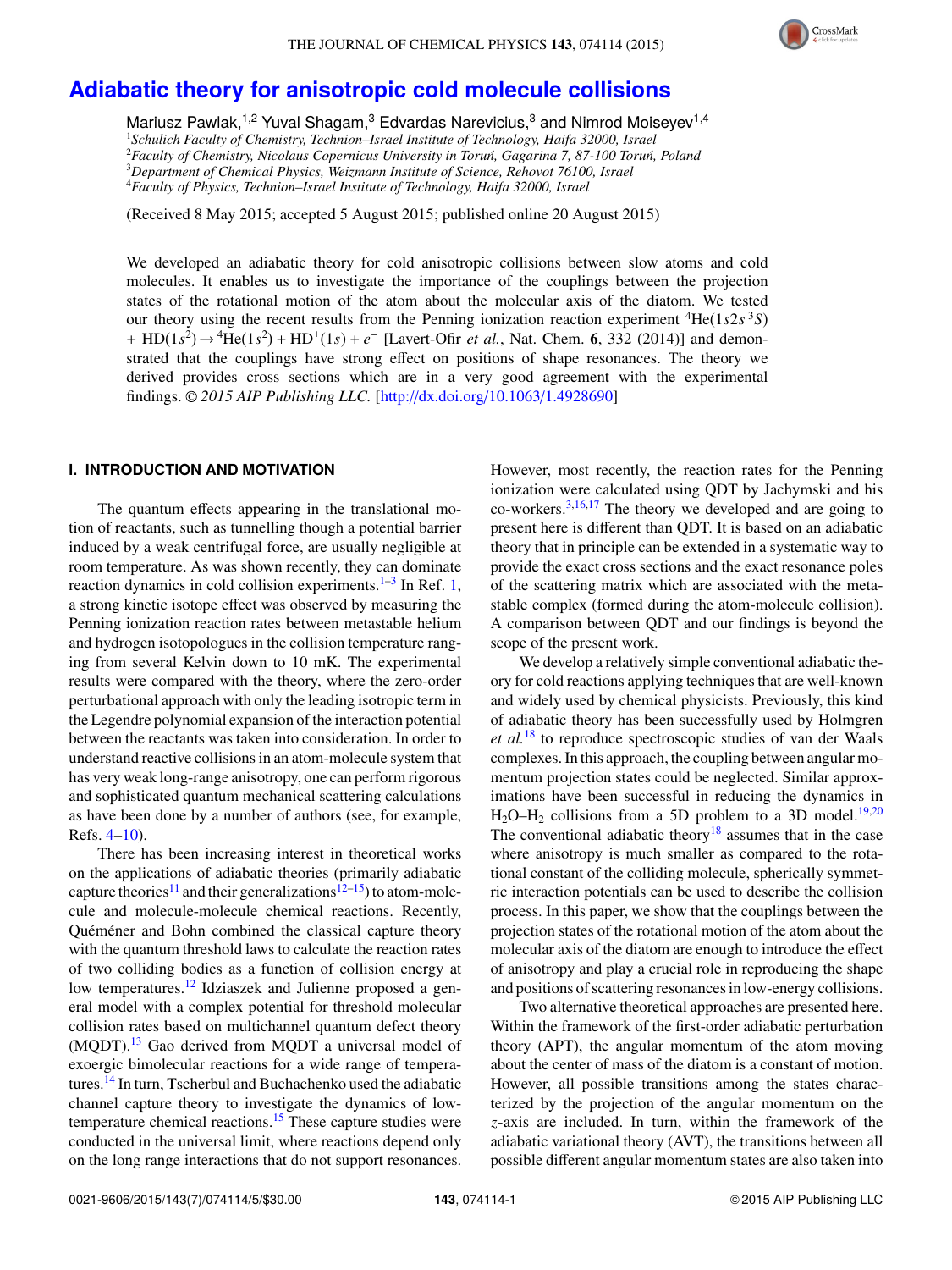consideration. A comparison between the measured cross sections and the theoretical results obtained from first-order perturbational and variational calculations enlightens the dominant mechanism of the reaction which takes place during the collision experiments at sub-Kelvin temperatures. The simple theory presented in this work can give physical insight into reaction dynamics as well as intuitively explain many phenomena that otherwise would require a full quantum mechanical treatment. As an illustrative numerical example, we have applied our theory to calculate the Penning ionization reaction rate of the excited metastable helium atom and the HD molecule and compared it with the experimental findings.<sup>[1](#page-5-0)</sup>

### **II. THEORY**

We consider the effective Hamiltonian for the cold collision of an atom (*A*) with a diatomic molecule (*M*). For the sake of simplicity and without loss of generality in our approach, we assume that the interaction potential is given by $9.18$  $9.18$ 

$$
V(R,\theta) = \sum_{j} V_j(R)P_j(\cos\theta) \cong V_0(R) + V_1(R)\cos\theta
$$

$$
+ V_2(R)\frac{1}{2}(3\cos^2\theta - 1), \qquad (1)
$$

where  $R$  is the distance between the atom and the center of mass of the diatom, while  $\theta$  is the angle between  $\hat{R}$  and the molecular axis. We do not assume here one electronic configuration surface since in the electronic structure calculations, the possibility of ionization due to the electronic correlation is taken into consideration. See, for example, Ref. [21](#page-5-15) for different methods for calculating complex electronic potential energy surfaces. Therefore,  $\Gamma(R, \theta) = -2\text{Im}V(R, \theta)$  provides the ionization decay rate as a function of the geometrical structure of the three atoms where the distance between the two creating a molecule is held fixed or is varied adiabatically to follow the same resonance state.

The Hamiltonian under study is

$$
\hat{H} = -\frac{\hbar^2}{2\mu_{A/M}} \frac{\partial^2}{\partial R^2} + \frac{\hat{L}^2(\theta_1, \phi_1)}{2\mu_{A/M}R^2} + \frac{\hat{L}^2(\theta_2, \phi_2)}{2\mu_{M}r^2} + V_0(R) + V_1(R)\cos\theta + V_2(R)\frac{1}{2}(3\cos^2\theta - 1), \quad (2)
$$

where *R*,  $\theta_1$ ,  $\phi_1$  are coordinates of the position of the atom (e.g., the helium atom in its first excited triplet state in the experiment described in Ref. [1\)](#page-5-0) with respect to the center of mass of the two-nuclear molecule (e.g., HD in the experiment mentioned above),  $d\vec{R} = \sin \theta_1 dR d\theta_1 d\phi_1$ , whereas  $\theta_2$  and  $\phi_2$  are the angles of the molecular axis in the same laboratory coordinate frame. Due to the assumption about the stiffness of the molecule, the internuclear distance *r* is held fixed. The angle  $\theta$  is the angle between the two vectors  $\vec{R}$  and  $\vec{r}$ which as usual can be expressed in terms of the angles  $\theta_1$ ,  $\phi_1$ ,  $\theta_2$ ,  $\phi_2$ ,

$$
\cos \theta(\theta_1, \phi_1, \theta_2, \phi_2) = \frac{\vec{r} \cdot \vec{R}}{rR}
$$
  
=  $\cos \theta_1 \cos \theta_2 + \sin \theta_1 \sin \theta_2 \cos(\phi_2 - \phi_1)$ . (3)

When the three atoms move on a two-dimensional plane, then  $\phi_2 = \phi_1$  and the above equation is reduced to  $\cos \theta$  $= cos(\theta_2 - \theta_1).$ 

#### **A. Adiabatic perturbational approach**

Let us first use the adiabatic perturbation theory where the distance between the atom and the diatomic molecule in the cold collision experiment is taken as a parameter (and not as a dynamical variable). In this adiabatic perturbational approach, the zero-order Hamiltonian consists of two uncoupled rigid rotors,

$$
\hat{H}^{(0)} = \frac{\hat{L}^2(\theta_1, \phi_1)}{2\mu_{A/M}R^2} + \frac{\hat{L}^2(\theta_2, \phi_2)}{2\mu_{M}r^2}.
$$
\n(4)

 $\frac{1}{2\mu_{A/M}R^2}$ <sup>1</sup><br>In turn, the perturbation is given by

$$
\hat{H}^{(1)} = V_0(R) + V_1(R)\cos\theta + V_2(R)\frac{1}{2}(3\cos^2\theta - 1). \quad (5)
$$

Here, *r* is fixed for the sake of simplicity of our derivation and *R*, as we mentioned above, is taken as an adiabatic parameter. Therefore, we assume that the distance between the atom and the center of mass of the diatom is varied much more slowly than the rotational motion of the atom about the center of mass of the diatom.

<span id="page-2-3"></span>The zero-order energy and corresponding wave function within the adiabatic approximation are as follows:

<span id="page-2-0"></span>
$$
E_{l_1, l_2}^{(0)}(R) = \frac{\hbar^2 l_1(l_1 + 1)}{2\mu_{A/M} R^2} + \frac{\hbar^2 l_2(l_2 + 1)}{2\mu_{M} r^2},
$$
(6)

$$
\psi_{l_1,m_1,l_2,m_2}^{(0)}(\theta_1,\phi_1,\theta_2,\phi_2) = Y_{l_1,m_1}(\theta_1,\phi_1)Y_{l_2,m_2}(\theta_2,\phi_2),\tag{7}
$$

where  ${Y_{l,m}}$  are spherical harmonic functions. Note that the zero-order energy does not depend on the quantum numbers  $m_1$  and  $m_2$ . We assume that for all internuclear distances, the anisotropy is smaller compared to the rotational constant of a molecule. In such a case, the conventional adiabatic theory given in Ref. [18,](#page-5-11) where only one relative atom-molecule angular momentum projection state was considered, predicts that anisotropic effects are negligible. In our case, this condition corresponds to the following choice of quantum states  $l_2 = 0$ ,  $m_2 = 0$  and  $l_1 > 0$ ,  $m_1 = -l_1, -l_1 + 1, \ldots, l_1 - 1, l_1$ . The value of  $l_1$  depends on the experimental parameters such as collision energy. Taking the above into account, the zero-order energy for the atom-diatom collision is

<span id="page-2-1"></span>
$$
E_{l_1, l_2=0}^{(0)}(R) = \frac{\hbar^2 l_1(l_1+1)}{2\mu_{A/M}R^2}.
$$
 (8)

The total degeneracy is equal to  $2l_1 + 1$ .

The adiabatic perturbation operator  $\hat{H}^{(1)}$  couples the two rotational vectors  $\vec{R}$  and  $\vec{r}$ . Thus, we use functions  $\psi^{(0)}$  [Eq. [\(7\)\]](#page-2-0),<br>as usual, as basis functions<sup>5,7,9</sup> to construct the notential matrix as usual, as basis functions<sup>[5,](#page-5-16)[7](#page-5-17)[,9](#page-5-14)</sup> to construct the potential matrix whose elements are as follows:

$$
\langle \psi_{l_1,m'_1,0,0}^{(0)} | \hat{H}^{(1)} | \psi_{l_1,m_1,0,0}^{(0)} \rangle = V_0(R) \delta_{m'_1,m_1} + V_2(R) \mathcal{M}_{m'_1,m_1}^{(l_1)}, \quad (9)
$$

where

<span id="page-2-2"></span> $\overline{1}$ 

$$
M_{m'_1, m_1}^{(l_1)} = -\frac{1}{2} \delta_{m'_1, m_1} + \frac{3}{2} \langle \psi_{l_1, m'_1, 0, 0}^{(0)} | \cos^2 \theta(\theta_1, \phi_1, \theta_2, \phi_2 = 0) | \psi_{l_1, m_1, 0, 0}^{(0)} \rangle
$$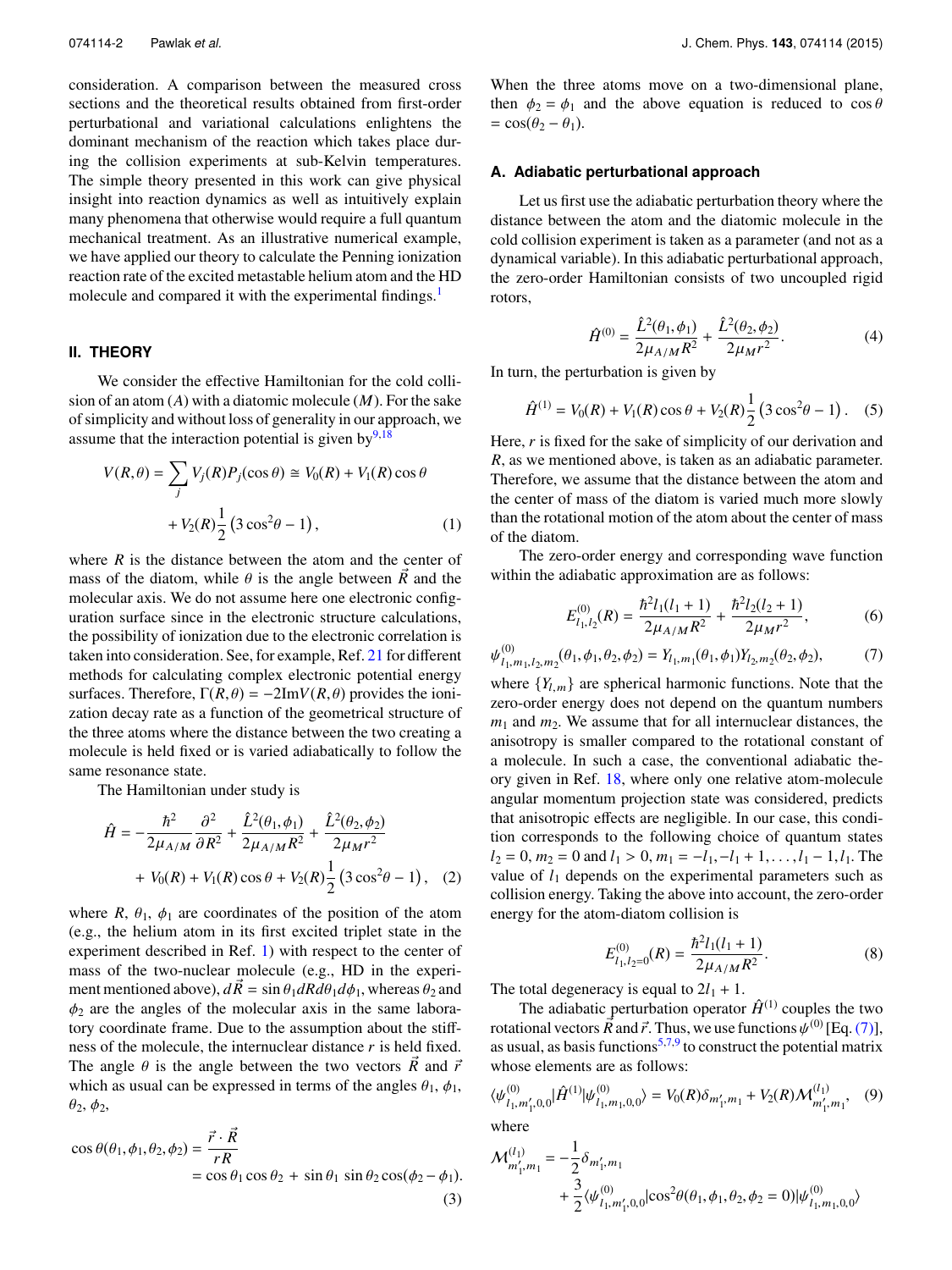$$
= -\frac{\delta_{m'_1, m_1 \pm 2}}{2(2l_1 - 1)(2l_1 + 3)}
$$
  
 
$$
\times \sqrt{\frac{(l_1 + m_{\min}^{(1)} + 2)!(l_1 - m_{\min}^{(1)})!}{(l_1 - m_{\min}^{(1)} - 2)!(l_1 + m_{\min}^{(1)})!}}
$$
(10)

and  $m_{\text{min}}^{(1)} = \min\{m'_1, m_1\}$ . According to the perturbation theory, the first-order correction to the energy contains two terms the first-order correction to the energy contains two terms. One term is  $V_0(R)$  as expected. The other term is proportional to  $V_2(R)$ . In turn,  $V_1(R)$  contributes only to the second-order correction. Therefore, the first-order correction energy (including the *m*1-degeneracy) to the zero-order energy is given by

$$
E_{l_1, l_2=0}^{(1)}(R) = V_0(R) + \lambda_j^{(l_1)} V_2(R), \qquad (11)
$$

where  $\lambda_j^{(l_1)}$ <br>values of n where  $\lambda_j^{(i)}$ ,  $j = 1, ..., 2l_1 + 1$ , is one of the  $2l_1 + 1$  eigenvalues of matrix [\(10\).](#page-3-0) The eigenfunctions corresponding to the eigenvalues  $\{\lambda_j^{(l_1)}\}$  $\{(\begin{matrix} l_1 \\ j \end{matrix})\}$  are  $\{ \Psi_j^{(l_1)} \}$  $\begin{bmatrix} (l_1) \\ j \end{bmatrix}$ . Note that  $\overline{m}_1 = \langle \Psi_j^{(l_1)} \rangle$  $\binom{l_1}{j}$  $-i\hbar\frac{\partial}{\partial \phi_1}|\Psi_i^{(l_1)}\rangle$ the first-order perturbational correction to the adiabatic energy  $\langle l_1 \rangle$  = 0 for every *j* and *l*<sub>1</sub>. The derivation details of are given in the supplementary material.<sup>[22](#page-5-18)</sup> Eqs.  $(9)$  and  $(10)$  in general form in terms of Wigner 3-*j* symbols can be found in many works, e.g., in Refs. [5,](#page-5-16) [7,](#page-5-17) [9,](#page-5-14) and [23.](#page-5-19)

In the next step of the APT for the cold collision experiment, we define a set of uncoupled  $2l_1 + 1$  effective 1D Hamiltonians where *R* is now a dynamical variable and  $E_L^{(1)}$  $\binom{(1)}{l_1, l_2 = 0} (R)$ presented in Eq. [\(11\)](#page-3-1) serves as a potential. Therefore, within the framework of the first-order APT, we get

$$
\hat{H}_{j,l_1,l_2=0}^{\text{APT}} = -\frac{\hbar^2}{2\mu_{A/M}} \frac{\partial^2}{\partial R^2} + \frac{\hbar^2 l_1(l_1+1)}{2\mu_{A/M} R^2} + V_0(R) + \lambda_j^{(l_1)} V_2(R), \tag{12}
$$

where  $j = 1, 2, \ldots, 2l_1 + 1$ . Here, we obtain that  $l_1$  referred to as an atom-molecule collisional partial wave is kept as a good quantum number.

#### **B. Adiabatic variational approach**

Let us use the zero-order solutions given in Eq.  $(7)$  as a basis set. We take the Hamiltonian matrix in the form

$$
\hat{H}_{j',j}^{\text{var}} = -\frac{\hbar^2}{2\mu_{A/M}} \frac{\partial^2}{\partial R^2} \delta_{j',j} + V_{j',j}^{\text{var}}(R),\tag{13}
$$

where

$$
V_{j',j}^{\text{var}}(R) = \left\langle \psi_{j'}^{(0)} \left| \frac{\hat{L}^2(\theta_1, \phi_1)}{2\mu_{A/M}R^2} + \frac{\hat{L}^2(\theta_2, \phi_2)}{2\mu_{M}r^2} + V(R, \theta) \right| \psi_j^{(0)} \right\rangle
$$
(14)

and *j* denotes a superindex containing quantum numbers  $l_1$ , *m*<sub>1</sub>, *l*<sub>2</sub>, *m*<sub>2</sub> (*l*<sub>1</sub> = 0, 1, . . . ,  $l_{\text{max}}^{(1)}$ , *m*<sub>1</sub> = 0, ±1, ±2, . . . , ±*l*<sub>1</sub>, *l*<sub>2</sub> = 0,<br>
1  $l^{(2)}$  *m*<sub>2</sub> = 0 +1 +2 +*l*<sub>2</sub>) We first diagonalize the  $1, \ldots, l_{\text{max}}^{(2)}, m_2 = 0, \pm 1, \pm 2, \ldots, \pm l_2$ ). We first diagonalize the notential matrix  $V^{\text{var}}$  where its elements are as follows: potential matrix  $V<sup>var</sup>$  where its elements are as follows:

$$
V_{j',j}^{\text{var}}(R) = \left(\frac{\hbar^2 l_1(l_1+1)}{2\mu_{A/M}R^2} + \frac{\hbar^2 l_2(l_2+1)}{2\mu_{M}r^2} + V_0(R)\right)\delta_{j',j} + V_1(R)\langle\psi_{l'_1,m'_1,l'_2,m'_2}^{(0)}|\cos\theta|\psi_{l_1,m_1,l_2,m_2}^{(0)}\rangle + V_2(R)\frac{1}{2}\langle\psi_{l'_1,m'_1,l'_2,m'_2}^{(0)}|\cos^2\theta - 1|\psi_{l_1,m_1,l_2,m_2}^{(0)}\rangle,
$$
(15)

<span id="page-3-0"></span>where  $\theta$  is a function of  $\theta_1$ ,  $\phi_1$ ,  $\theta_2$ ,  $\phi_2$  (see Eq. [\(3\)\)](#page-2-2). The dimension of the matrix is  $[(l_{\text{max}}^{(1)} + 1)^2 (l_{\text{max}}^{(2)} + 1)^2] \times [(l_{\text{max}}^{(1)} + 1)^2]$  $+ 1)^2 (l_{\text{max}}^{(2)} + 1)^2$ . All matrix elements can be calculated based on our analytical expressions given in the supplementary material. $^{22}$  $^{22}$  $^{22}$  Thus,

$$
\mathbf{V}^{\text{var}}(R)\mathbf{v}_j(R) = V_j^{\text{ad}}(R)\mathbf{v}_j(R),\tag{16}
$$

where  $V_j^{\text{ad}}(R)$  and  $\mathbf{v}_j(R)$  are eigenvalues and eigenvectors, respectively,  $j = 1, 2, \ldots, (l_{\text{max}}^{(1)} + 1)^2 (l_{\text{max}}^{(2)} + 1)^2$ . Namely,<br>  $\mathbf{V}^{\text{var}}(R)\mathbf{v}(R) = \mathbf{v}(R)\mathbf{V}^{\text{ad}}(R)$  where  $\mathbf{V}^{\text{ad}}(R)$  is diagonal matrix  $V^{var}(R)v(R) = v(R)V^{ad}(R)$ , where  $V^{ad}(R)$  is diagonal matrix<br>with  $\{V^{ad}\}\$ ... on diagonal Consequently with  $\{V_j^{\text{ad}}\}_{j=1,2,\dots}$  on diagonal. Consequently,

$$
\mathbf{V}^{\text{var}}(R) = \mathbf{v}(R)\mathbf{V}^{\text{ad}}(R)\mathbf{v}^T(R). \tag{17}
$$

<span id="page-3-1"></span>By carrying out the unitary transformation

<span id="page-3-2"></span>
$$
\mathcal{H}^{\text{var}} = \mathbf{v}^T \mathbf{H}^{\text{var}} \mathbf{v},\tag{18}
$$

one gets the matrix elements of  $\mathcal{H}^{\text{var}}$  in the form

$$
\hat{\mathcal{H}}_{j',j}^{\text{var}} = -\frac{\hbar^2}{2\mu_{A/M}} \left( \mathbf{v}_{j'}^T \frac{\partial \mathbf{v}_j}{\partial R} \frac{\partial}{\partial R} + \mathbf{v}_{j'}^T \frac{\partial^2 \mathbf{v}_j}{\partial R^2} + \delta_{j',j} \frac{\partial^2}{\partial R^2} \right) + V_j^{\text{ad}}(R)\delta_{j',j}.
$$
\n(19)

In the second step, we perform the adiabatic approximation assuming that the non-adiabatic terms in the Hamiltonian matrix  $\mathcal{H}^{\text{var}}$  are negligible. That is, we ignore the terms  $\mathbf{v}_{j'}^T \frac{\partial}{\partial R} \mathbf{v}_j \frac{\partial}{\partial R}$  and  $\mathbf{v}_{j'}^T \frac{\partial^2}{\partial R^2} \mathbf{v}_j$  in Eq. [\(19\).](#page-3-2) This approximation which is equivalent to the Born-Oppenheimer approximation which is equivalent to the Born-Oppenheimer approximation holds when the adiabatic potential functions are separable and not get too close to one another since

$$
\mathbf{v}_{j'}^T \frac{\partial}{\partial R} \mathbf{v}_j = \frac{\mathbf{v}_{j'}^T (\partial \mathbf{V}^{\text{var}} / \partial R) \mathbf{v}_j}{V_j^{\text{ad}}(R) - V_{j'}^{\text{ad}}(R)}.
$$
(20)

<span id="page-3-3"></span>Finally, within the framework of the AVT, we have

<span id="page-3-4"></span>
$$
\hat{\mathcal{H}}_j^{\text{AVT}} = -\frac{\hbar^2}{2\mu_{A/M}} \frac{\partial^2}{\partial R^2} + V_j^{\text{ad}}(R),\tag{21}
$$

where  $j = 1, 2, ..., (l_{\text{max}}^{(1)} + 1)^2 (l_{\text{max}}^{(2)} + 1)^2$ . Note that the centrif-<br>ugal, barriers, are included, inside the effective potentials ugal barriers are included inside the effective potentials  $\{V_j^{\text{ad}}(R)\}_{j=1,2,...}$  It is important to order these potentials such that for any value of *R*,  $V_{j+1}^{ad}(R) > V_j^{ad}(R)$ . The fact that the potentials are smooth and do not show an avoided crossing potentials are smooth and do not show an avoided crossing behavior is an indication of the applicability of the AVT approach. In the adiabatic variational calculations, we take into consideration all possible transitions among the different angular momentum states and also the different angular momentum projection states during the cold collision experiment. The maximal values of the angular momentum of the atom and the diatomic molecule,  $l_{\text{max}}^{(1)}$  and  $l_{\text{max}}^{(2)}$ , are determined by the experiment. In the calculations, they should be varied to get converged cross sections.

#### **III. APPLICATION OF THE ADIABATIC THEORY FOR COLD COLLISION EXPERIMENTS**

Let us now discuss the illustrative application of our adiabatic theory towards the cold Penning ionization reaction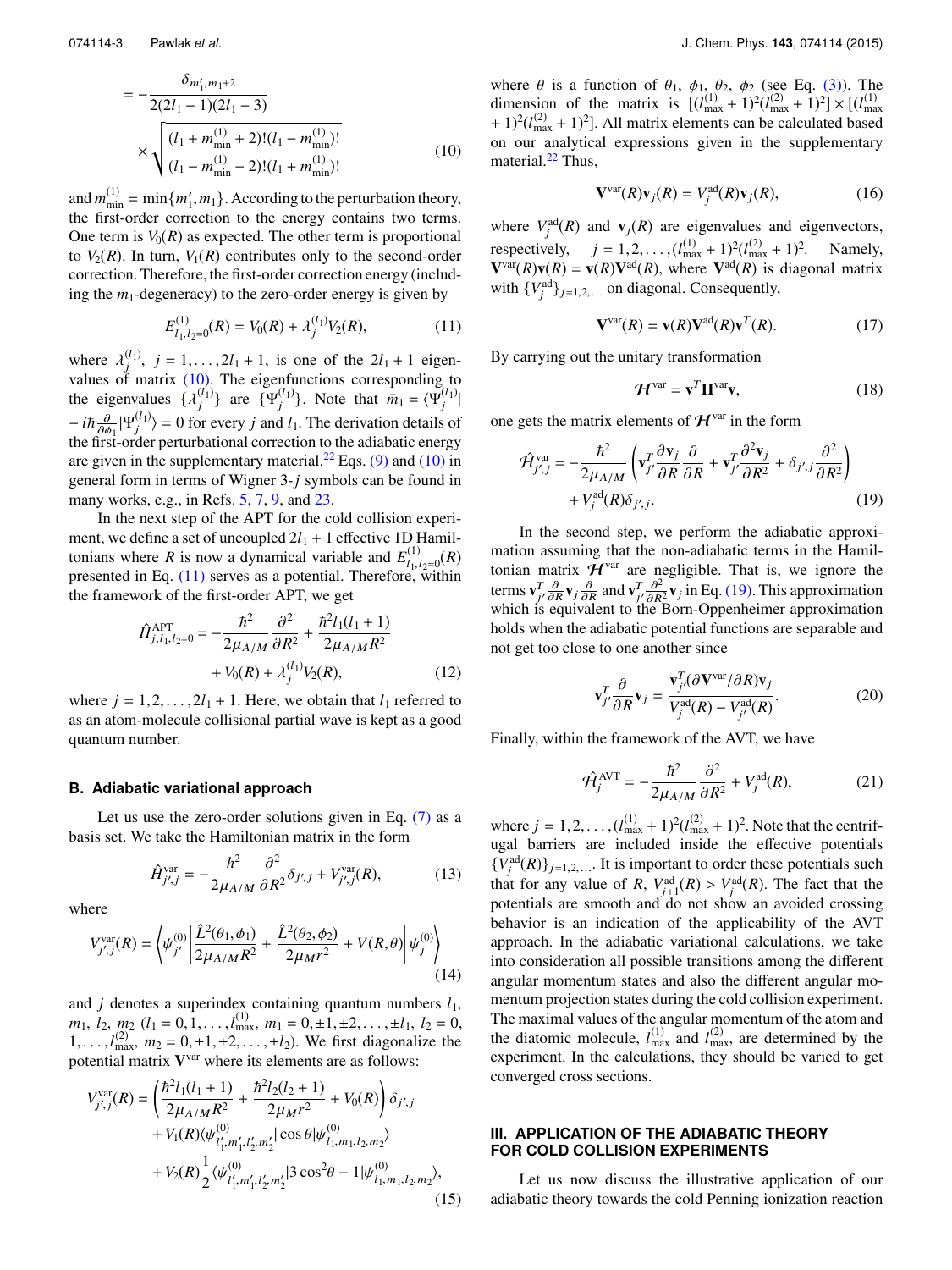investigated in Ref. [1,](#page-5-0)

$$
{}^{4}\text{He}(1s2s \, {}^{3}S) + \text{HD}(1s^{2}) \rightarrow {}^{4}\text{He}(1s^{2}) + \text{HD}^{+}(1s) + e^{-}. \quad (22)
$$

The hydrogen deuteride is in the ground rovibrational state (100% of the HD molecules in the experiment are, using our notation, in  $l_2 = 0$ ). For the sake of notation simplicity, the excited helium atom will be denoted as He<sup>∗</sup> . The phase shift,  $\delta$ , is defined such that  $exp(i2\delta)$  is the ratio between the amplitudes of the outgoing and incoming waves in the asymptotes of the solution of the time-independent radial Schrödinger equation with the adiabatic Hamiltonian derived above [Eqs.  $(12)$  and  $(21)$  for the first-order APT and the AVT, respectively]; for more details see, e.g., page 44 in the textbook on non-Hermitian quantum mechanics.<sup>[21](#page-5-15)</sup> The total reaction cross section within the framework of APT is given by

$$
\sigma_{\text{tot}}^{\text{APT}}(k) = \frac{\pi}{k^2} \sum_{l_1=0}^{l_{\text{max}}^{(1)}} \sum_{j=1}^{2l_1+1} \left[ 1 - \exp\left(-4\text{Im}\delta_{j,l_1}^{\text{APT}}\right) \right], \quad (23)
$$

where  $k = \sqrt{2\mu_{A/M}E}/\hbar$  and *E* is the collision energy, i.e., the relative energy between the colliding atom and the molecule relative energy between the colliding atom and the molecule. Eq. [\(23\)](#page-4-0) is obtained by the generalization of the expression derived by using the optical theorem as shown in Ref. [24](#page-5-20) where in our case, the couplings between different  $m_1$  states for a given angular momentum quantum number are included. The calculations have been performed for  $l_{\text{max}}^{(1)} = 30$ . As a matter of fact, the results are fully converged such that increasing the number of partial waves gives the same result for  $\sigma_{tot}^{APT}$ .<br>The total cross section [as well as the Penning ionization reac-The total cross section [as well as the Penning ionization reaction rate:  $(\hbar k/\mu_{A/M})\sigma_{\text{tot}}$  of the excited helium atom and the hydrogen deuteride has been computed using the expression for the isotropic radial interaction potential,  $V_0(R)$ , as used in Ref. [1,](#page-5-0) the anisotropic radial interaction potentials,  $V_1(R)^{25}$  $V_1(R)^{25}$  $V_1(R)^{25}$  and  $V_2(R)$ ,<sup>[25](#page-5-21)</sup> as calculated in Ref. [26,](#page-5-22) and the APT as described above. For this case, the position of the center of mass is shifted along the internuclear axis such that the potential energy sur-face had to be re-expanded in the shifted coordinate system.<sup>[1](#page-5-0)[,27](#page-5-23)</sup> Note that for the collision of an atom with a homonuclear diatomic molecule,  $V_1(R) = 0$  since  $V(R, \theta) = V(R, -\theta)$ . When the diatom is heteronuclear (as, e.g., in the case of HD), then  $V_1(R) \neq 0$  but is expected to have a small effect on the dynamics. The radial interaction potentials,  ${V_i(R)}_{i=0,1,2}$ , are shown in Fig. [1,](#page-4-1) whereas the reaction rate results are presented in Fig. [2](#page-4-2) together with the experimental and zero-order theoretical data discussed in Ref. [1.](#page-5-0) As one can see, the effect of couplings among the different  $m_1$  states (for a given partial wave) is quite substantial in the He<sup>∗</sup>-HD collisions where it introduces a better agreement with the experimental measurements.

The comparison of the APT results with experiment and previous zero-order theoretical calculations for the He<sup>\*</sup> collisions with HD is performed in order to test the new theory for collision reactions at low temperatures. However, the application of this new theory is not limited to the specific Penning ionization process. This theory can be used to study and design experiments where other types of reactions take place, e.g., where the ionization due to the cold collision process is not the Penning ionization but the interatomic Coulombic decay  $(ICD)$  mechanism. $28,29$  $28,29$ 

<span id="page-4-1"></span>

<span id="page-4-0"></span>FIG. 1. The expanded radial interaction potential terms of  ${}^{4}$ He(1s2s  ${}^{3}S$ ) with the hydrogen deuteride,  $\{V_j(R)\}_{j=0,1,2}$ , calculated<sup>[25](#page-5-21)</sup> using potential energy surface from the work of Hapka *et al.*<sup>[26](#page-5-22)</sup> scaled by a factor of 1.15. The 2D potential energy surface is given by  $\sum_j V_j(R)P_j(\cos \theta)$ , see Eq. [\(1\).](#page-2-3)

Last but not least, we will show how to apply the adiabatic variational theory for low-energy collisions of the triplet metastable helium atom with the hydrogen deuteride. As we did before, we assume that the diatomic molecule is in its ground rovibrational state during the collision reaction. Within the adiabatic variational calculations, we take into consideration the couplings between all possible different  $l_1$  and  $m_1$  states. The Hamiltonian that is obtained when the AVT is applied is given in Eq.  $(21)$ . The total cross section in that case is defined as

<span id="page-4-3"></span>
$$
\sigma_{\text{tot}}^{\text{AVT}}(k) = \frac{\pi}{k^2} \sum_{j=1}^{(l_{\text{max}}^{(1)} + 1)^2} \left[ 1 - \exp\left( -4 \text{Im} \delta_{j, l_{\text{max}}^{(1)}}^{A\text{VT}} \right) \right], \quad (24)
$$

where  $l_{\text{max}}^{(1)}$  is taken such that the convergence is satisfied. Here,  $l_{\text{max}}^{(1)}$  in the calculations equals 30. The computed reaction rate is presented in Fig. [2.](#page-4-2) It is compared with available experimental and theoretical data<sup>[1](#page-5-0)</sup> as well as with the results obtained based on the APT. Both approaches lead to similar results improving the agreement with the experiment in comparison with previ-ous theoretical studies.<sup>[1](#page-5-0)</sup>

<span id="page-4-2"></span>

FIG. 2. The reaction rate  $[(\hbar k/\mu_{A/M})\sigma_{tot}]$  of <sup>4</sup>He(1s2s<sup>3</sup>S), denoted as He<sup>\*</sup> with the hydrogen deuteride observed in Ref. 1 is denicted by black He<sup>\*</sup>, with the hydrogen deuteride observed in Ref. [1](#page-5-0) is depicted by black points. The reaction rate (dashed green curve) has been calculated using the potential energy surface from the work of Hapka *et al.*[26](#page-5-22) scaled by a factor of [1](#page-5-0).15 to correct the energies of the resonances,<sup>1</sup> such that they fit the experiment. The reaction rates calculated based on the same potential energy surface with the additional correction according to the adiabatic perturbation theory (APT, solid red curve) and with the adiabatic variational theory (AVT, dotted-dashed blue curve) are plotted for comparison. Both corrections produce similar results and make the resonances less symmetric, enhancing the resemblance to the experiment. The calculations [see Eqs. [\(23\)](#page-4-0) and [\(24\)\]](#page-4-3) have been carried out for  $l_{\text{max}}^{(1)} = 30$ .